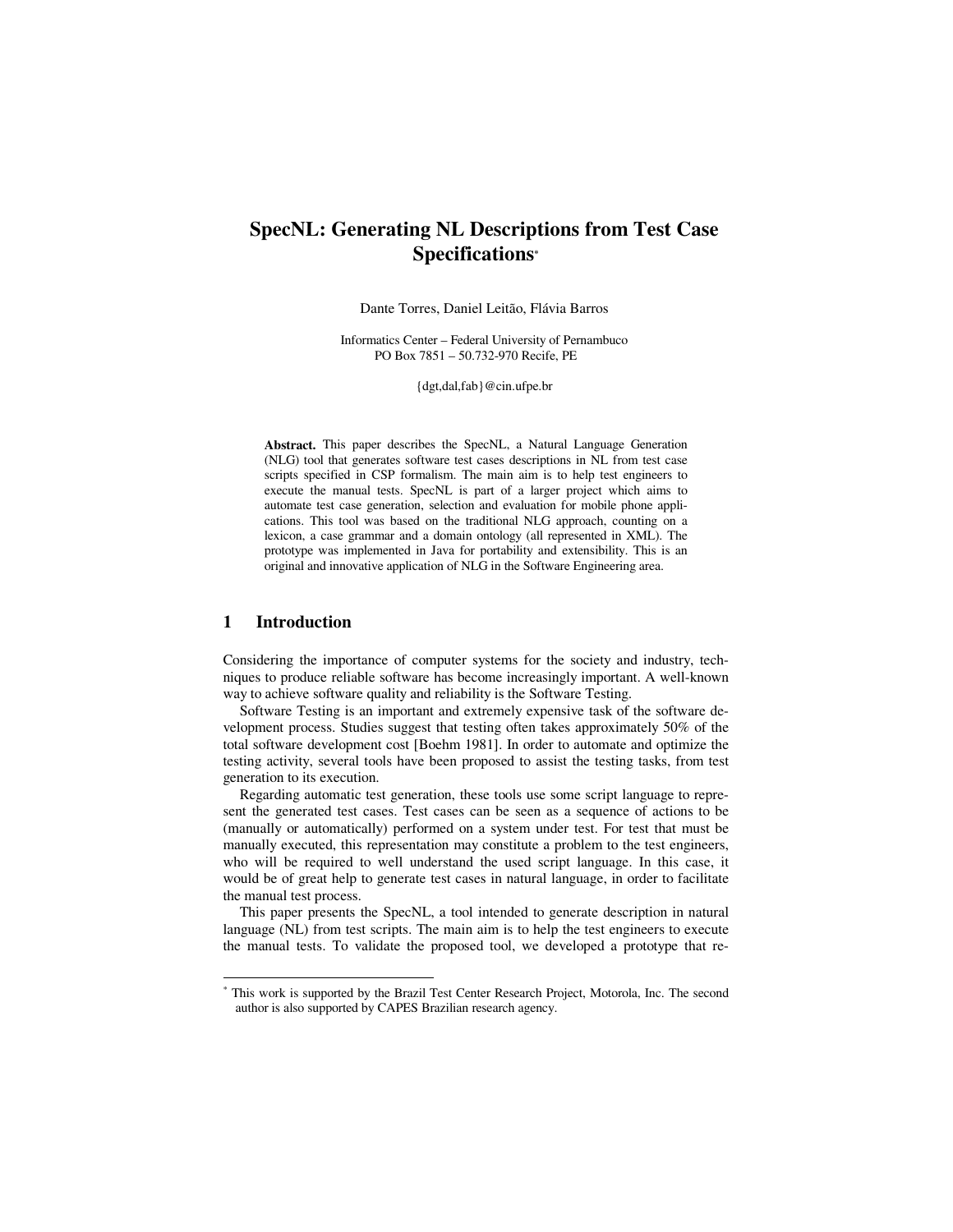ceives as input test scripts specified in the CSP [Hoare, 1975] formalism, and delivers as output an English description of test case steps. The prototype was implemented in Java and the tool's knowledge bases are represented in XML, to safeguard portability and extensibility.

This work is part of the CIn-BCT research project, under development in partnership with the CIn-UFPE and Motorola. The overall goal of this project is to automate test case generation, selection and evaluation for mobile phone applications.

Section 2 briefly describes techniques and systems for generating NL descriptions from specifications. Section 3 details the SpecNL, presenting its knowledge bases and processing modules. Section 4 shows the implemented prototype, and Section 5 describes some related works. Finally, Section 6 brings conclusions and future work.

## **2 From Formal Specifications to NL Descriptions**

We can identify two major approaches to NL Generation (NLG) [Reiter & Mellish 1993]: shallow and deep generation. The former approach covers two simple techniques, canned text and the use of templates.

NLG systems based on *canned text* maintain predefined output strings in NL. Given an input data, the system selects the most suitable string as output. This technique does not count on any syntactic or semantics analysis. However, it may perform some surface treatment in the output, such as punctuation, capitalization, etc. This technique is very simple, and limited, and therefore not suitable for more complex applications. We did not find, in the available literature, systems for generating NL from formal specifications based on canned text.

*Templates*, in turn, are more flexible than canned text, since their predefined output strings may contain slots to be filled in with dynamic information. This technique can be used in multi-sentence generation systems with regular output text structure. As example, we cite the ADL project [ADL, 2001], which generates text from system specifications (see Section 5). Although more flexible, templates are still inadequate for applications which demand a more varied output.

The *deep generation* approach, in turn, deploys more sophisticated techniques capable of providing higher quality NL output. These systems decompose the generation process into a sequence of well-defined and specialized subtasks. Dale and Reiter (2000) identified six basic tasks in a complete NLG process: content determination, document structuring, lexicalisation, referring expression generation, aggregation and linguistic realization. As an example of the use of this approach in the generation of NL from formal specifications, we cite the Review system [Salek et al. 1994] (see Section 5). This system, however, does not implement all the above-cited tasks.

As said, techniques within the shallow generation approach are not able to generate higher quality text. However, they offer some advantages, such as the easiness to develop systems and the low computational cost. On the other hand, systems within the deep generation approach offer a better output quality, but the development process is more complex and the computational cost is higher than in the former approach.

In order to safeguard the advantages of both approaches, whereas overcoming their limitations, some researches propose the construction of *hybrid systems* [Reiter 1995].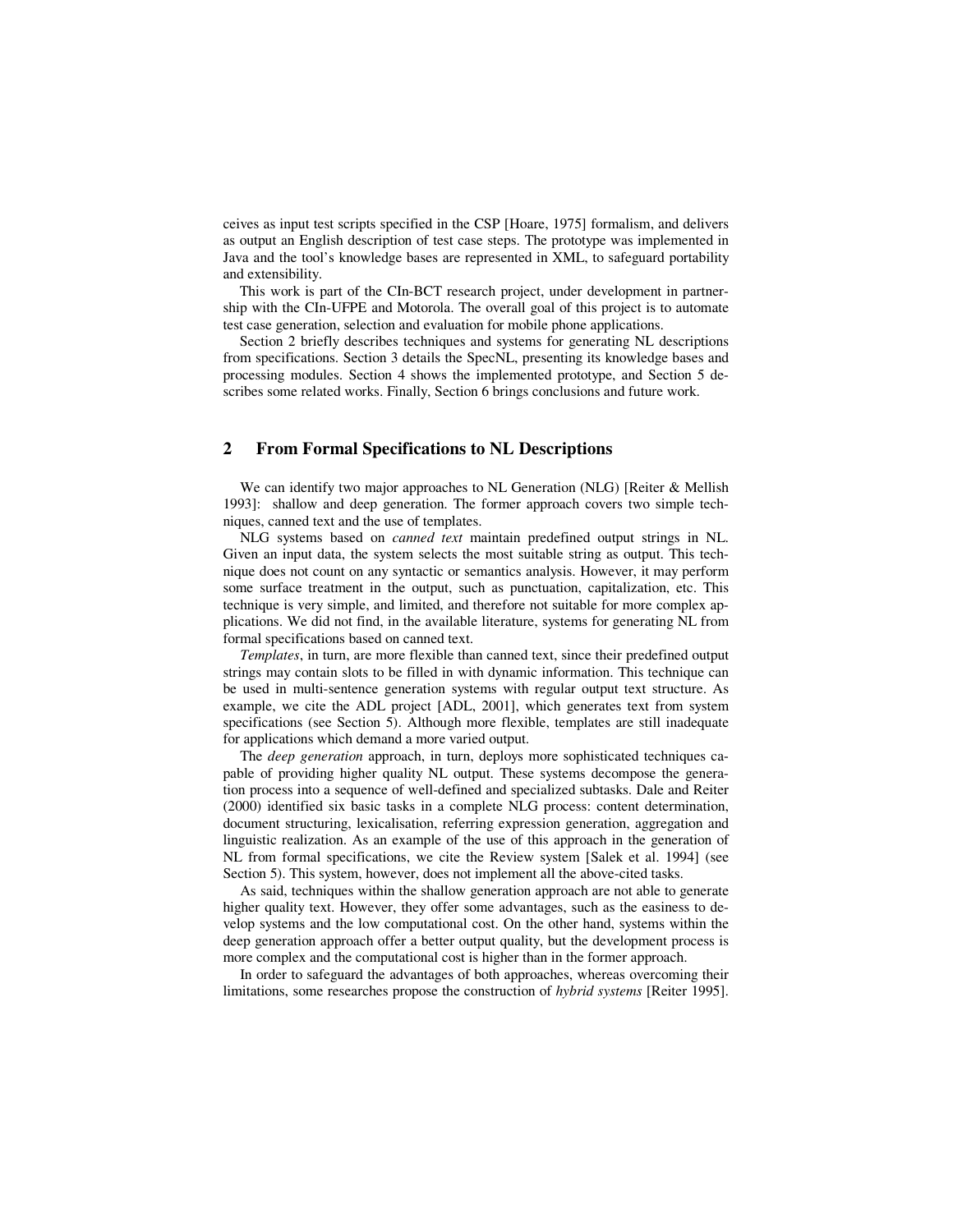In general, these systems use deep generation techniques for high-level operations (e.g., content determination or document structuring) and templates for low-level realization [Buchanan *et. al,* 1992] [Reiter *et al.* 1992].

The following section describes the SpecNL tool in detail, discussing its architecture and main features.

# **3 SpecNL: From Test Cases Specifications to NL Descriptions**

As said, our work is part of the CIn-BCT project, which aims to improve the software test process for mobile phone applications. This major project counts on seven correlated sub-projects which, among other tasks, generate CSP test cases specifications from systems use models. Our tool is a back-end for this system, aiming to generate natural language descriptions from test cases specifications.

The SpecNL was developed within the deep generation approach, counting on three modules (Input Specification Processor, Case Grammar Generator and Surface Realizer) and five knowledge bases. However, it may be classified as a hybrid system (from the NLG viewpoint), since it uses linguistic structures (the Case Grammar) to treat the input test case specification, and uses output templates in the Surface Realizer module (see section 3.3).

In what follows, section 3.1 presents the tool's overall architecture; section 3.2 brings a brief description of the tool's knowledge bases; and section 3.3 shows the processing modules.

#### **3.1 SpecNL Architecture**

Figure 1 presents the SpecNL overall architecture. The rectangles represent the three processing modules (sect. 3.3): Input Specification Processor, Case Grammar Generator and Surface Realizer. The cylinders represent knowledge bases (sect. 3.2): Lexicon, Case Frame Base, Ontology and Input Specification base.

As said, although SpecNL is based on the deep generation approach, it does not perform all the traditional tasks. The Sentence Planning is not needed here since the output NL test cases steps can be treated as unrelated sentences (each step consists of an action to be performed).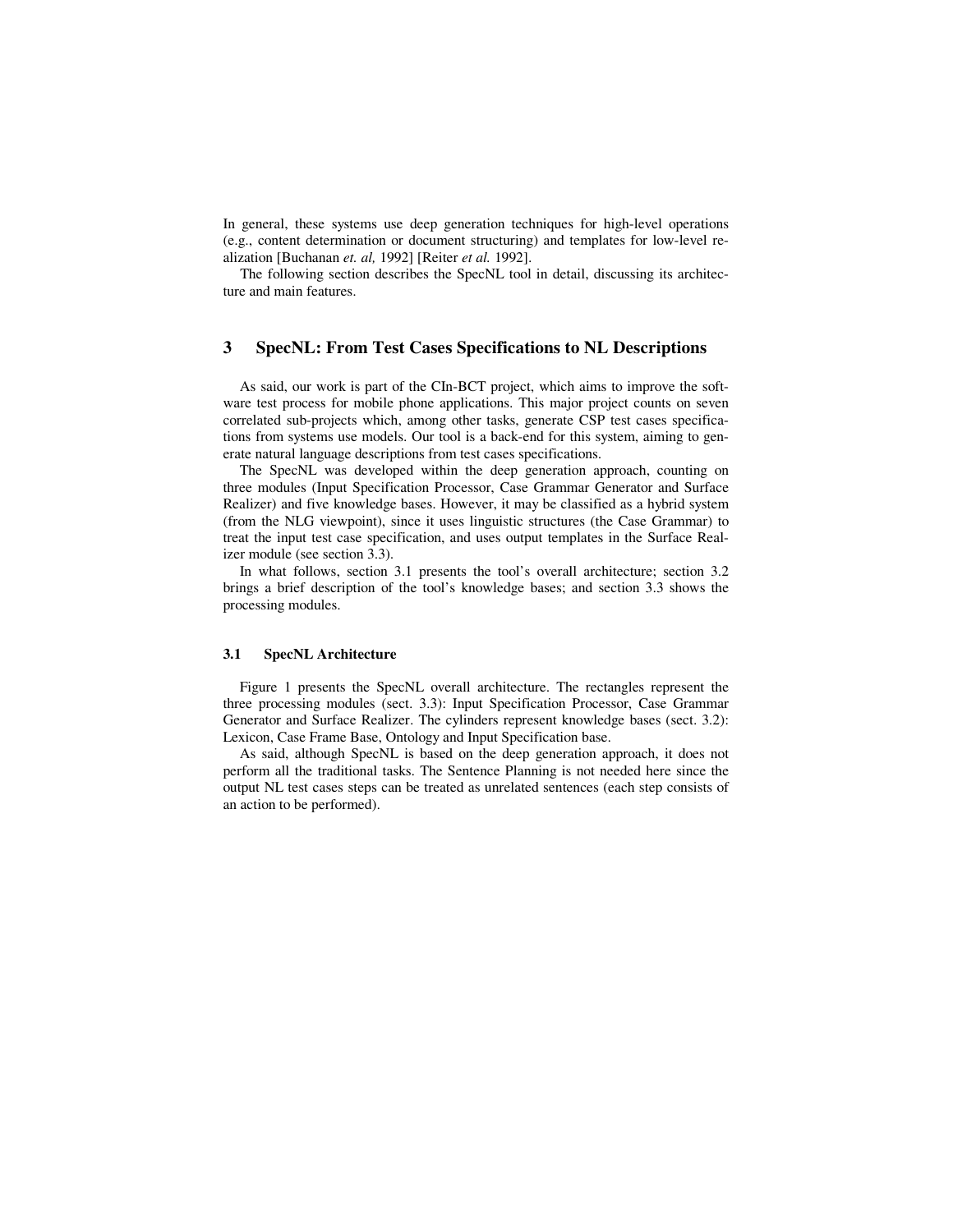

**Fig. 1.** SpecNL Architecture

The Document Planning and the Content Determination tasks are joined into the Input Specification Processor module, which processes the input specification and identifies the test case sections (in this application, test cases are composed by three sections: initial conditions, steps or post conditions).

In the current version of our tool, the input test cases specifications are represented in the CSP (Communicating Sequential Processes [Hoare 1978]) formal language. As said, this tool is part of a larger system, which generates test cases specifications in CSP. Nevertheless, it is possible to customize our tool to process a different input formal language by adapting the Input Specification Processor and the Input Specification base.

## **3.2 Knowledge Bases**

This section presents the system's Knowledge Bases (KBs). These KBs use the XML format to represent the data.

**3.2.1Ontology Base.** The application domain entities are represented in the Ontology base, which groups them into classes according to their characteristics. The ontology represents only *specialization* relations between classes, in order to ease the addition of new domain entities (since it is just necessary to assign a class to the new entity). Figure 2 shows a fragment of ontology (and its representation in XML format) in the domain of mobile software user interface.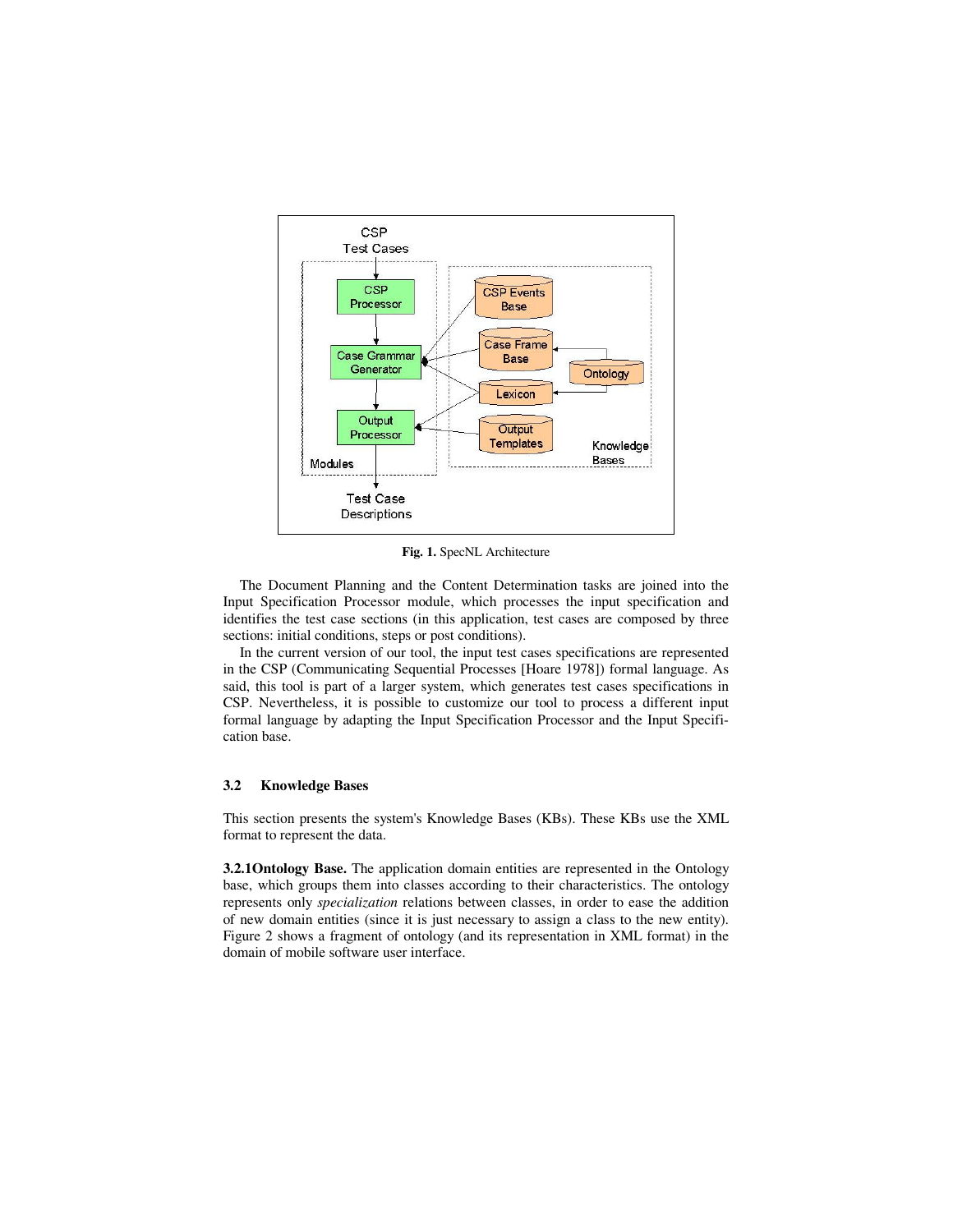

**Fig. 2.** Ontology excerpt: graphical and XML representations

**3.2.2 The Lexicon.** The Lexicon stores the terms that may appear in the application domain. It is based on the phrasal lexicon approach [Becker 1975], in which the lexical terms are multi-word phrases. The Lexicon contains three types of terms: (1) Noun, representing a domain entity; (2) Verb, representing an action; and (3) Modifier, representing a modifier that may appear before or after a noun, changing its meaning. For example, the sentence "Select at least 3 messages from inbox folder" is composed by some of the lexical terms showed in figure 3.



**Fig. 3.** A fragment of the Lexicon

As said, nouns represent domain entities. Therefore, each noun entry contains a tag (*class* tag) associating it to one Ontology class (see figure 3).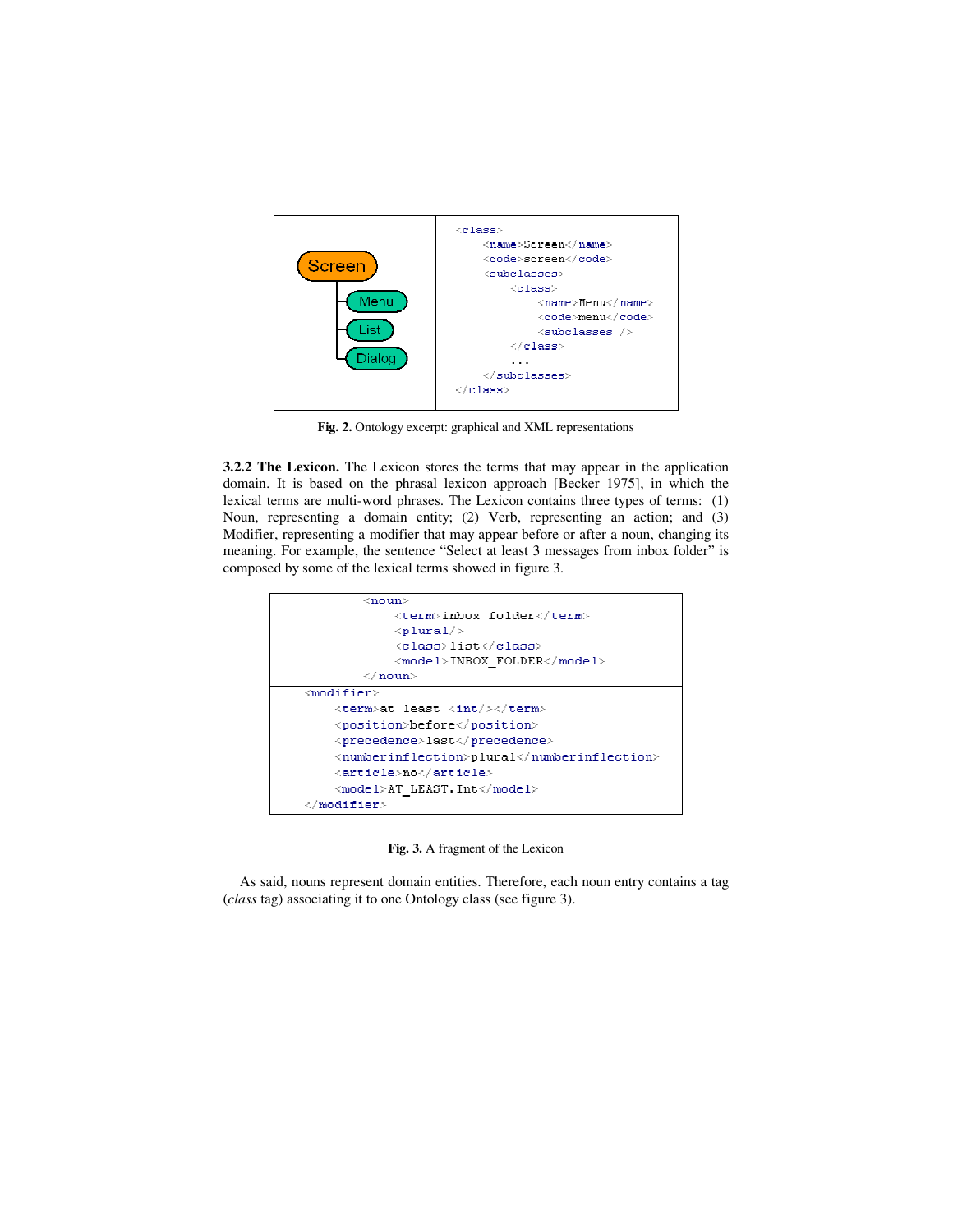**3.2.3 Case Frame Base.** The system's grammar is based on the Case Grammar formalism [Fillmore 1968], comprising a set of case frames, which contain information about the application domain verbs and its thematic roles. These frames are stored in the Case Frame Base, and they represent linguistic semantic knowledge (whereas the ontology represents domain semantic knowledge).

Each case frame corresponds to one verb meaning in the application domain. As such, each case frame may contain one or more verbs that share the same meaning and thematic roles. Our approach differs from the FrameNet Project [Baker *et al.* 1998], in which each case frame contains a set of verbs with the same thematic roles, not necessarily with the same meaning (e.g., rent and buy verbs in the Commerce\_buy frame). For instance, the case frame SelectItem groups the verbs select and choose (Figure 4).



**Fig. 4.** Case Frame base entry

The Case Frame base also contains a set of restrictions that specifies which ontology classes can be associated to each case frame thematic roles. For example, the case frame SelectItem (Figure 5) is composed by the theme role (associated to MenuItem ontology class) and by the from-loc role, which is associated to the Menu class.

```
<restriction name="DTSEL MENUITEM MENU
  <class role="theme">menu_item</class>
  <class role="from-loc">menu</class>
 restriction
```
**Fig. 5.** Frame Restrictions example

**3.2.4 Input Specification Base.** As said, this version of the SpecNL tool works with the CSP formal language. Currently, this base defines the CSP events (CSP channels and datatypes) used to compose the input CSP representation (Figure 6). For each case frame in the Case Frame base, a channel is specified in the Input Specification base. The datatypes are defined based on the ontology classes, there existing one datatype for each class.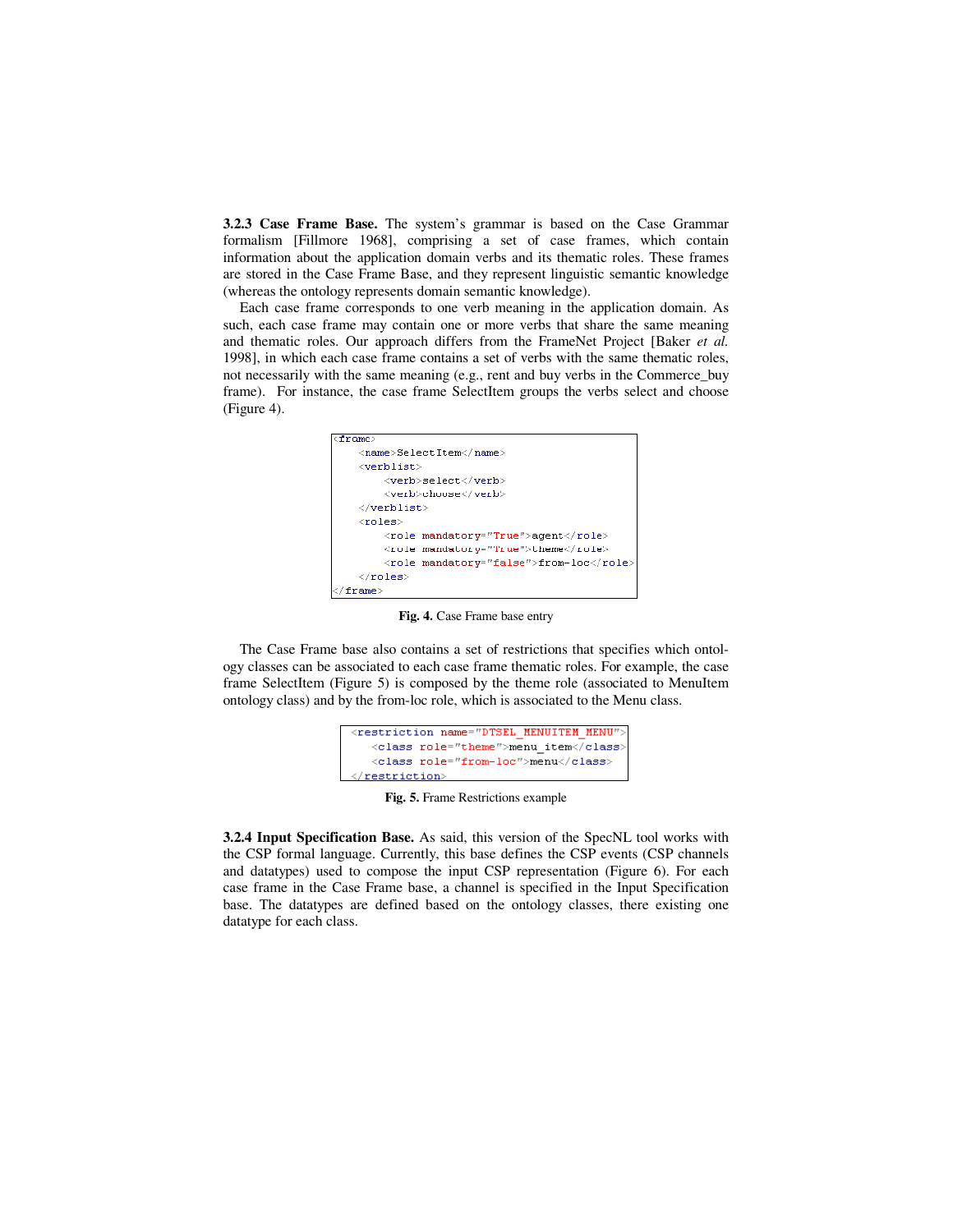

**Fig. 6.** Input Specification Base example

**3.2.5 Output Templates.** This base contains the output templates used by the Surface Realizer module to build the output sentence. The templates are specifically designed for a case frame, existing one or more templates for each frame. Figure 7 shows a template example designed for the *SelectItem* case frame.

```
<template info="default">
    <verb> <tense>infinitive</tense> </verb>
    \langlearticle agreement="1"/> \langlerole id="1">theme</role>
    of <article agreement="2"/> <role id="2">from-loc</role>
\langle/template>
```
**Fig. 7.** Output Template example

Besides the fixed strings, an output template may contain slots of the following types: (1) *Article* – indicates that an article may be placed at this position in the template; (2) *Role* – this slot must be filled in with a thematic role (a noun and its modifiers); and (3) *Verb* – represents a slot that must be filled in with a verb in a specific tense and voice. These slots may have additional attributes, such as *id* and *agreement,* to specify agreement between the template elements (e.g., a verb must agree in number with the subject).

### **3.3 Processing Modules**

As seen, the current version of SpecNL uses CSP to formally specify the input test cases. The tool receives as input a CSP test case specification and generates a list of English sentences, each one corresponding to a test case step. The tool's three processing modules are linked together in a pipeline. These modules are detailed in the following sections.

**3.3.1 Input Specification Processor.** This module receives as input CSP processes representing test cases. Each CSP process is composed by a sequence of events, which are classified as *initial conditions*, *test steps* or *post conditions* (corresponding to the three sections of a test case). The input CSP specification is parsed into a tree structure, which is then searched in order to identify the CSP test case sections (events). In addition, this module also verifies whether the CSP input specification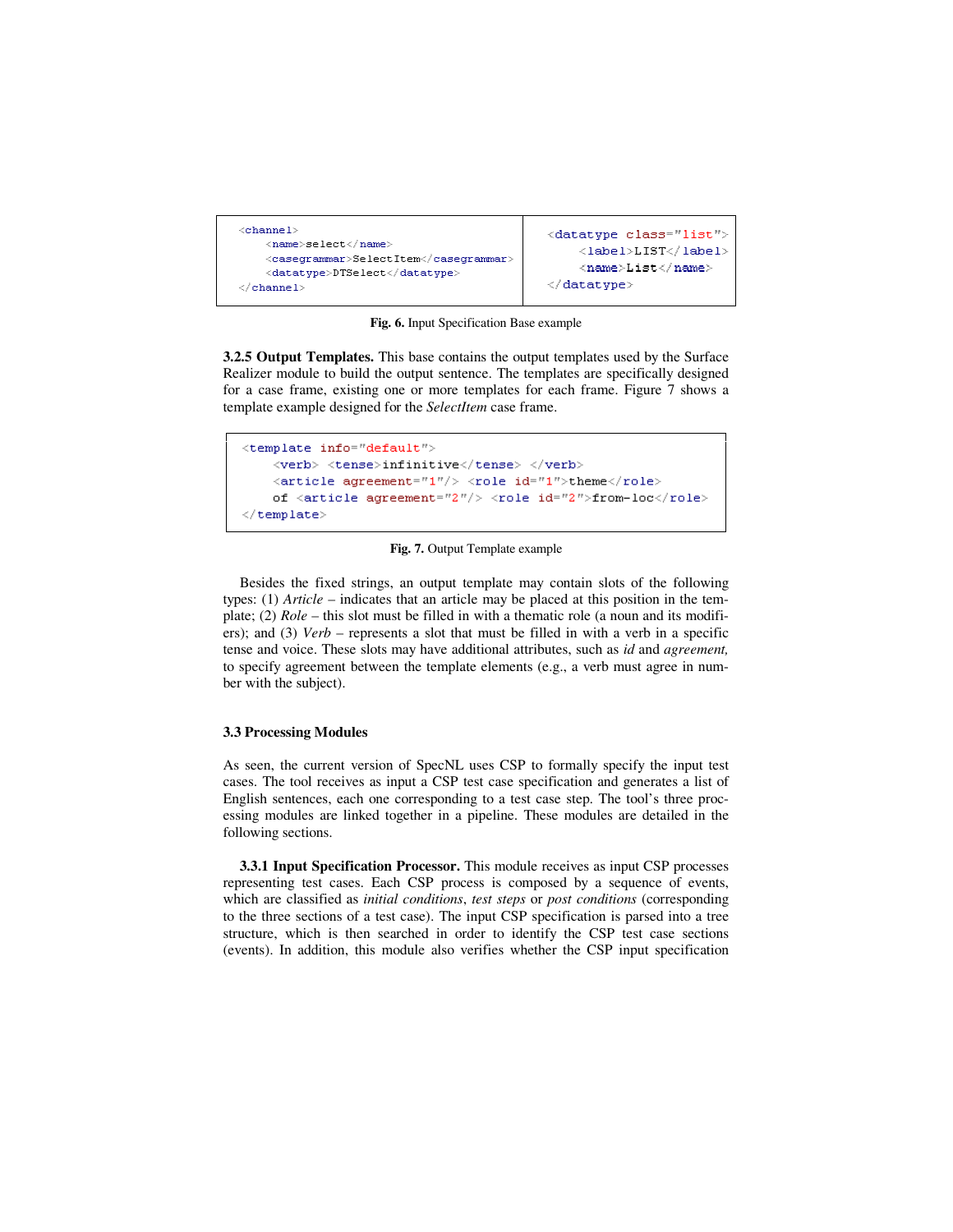follows the main project's standard format<sup>1</sup>. As output, this module returns an intermediate representation which associates CSP events and their corresponding sections.

When compared to the tradition NLG systems, we could say that this module performs the Content Determination and the Document Planning tasks.

**3.3.2 Case Grammar Generator.** This module receives the intermediary representation generated by the previous module, and builds what we call "case grammar structures" based on the Case Frame base and Lexicon. These structures are case frames with their thematic roles filled with terms obtained from the Lexicon. This module also verifies whether the domain entities used in the thematic roles are correct according to the case frame restrictions. This phase can be compared to the tradition NLG Lexicalization task.

**3.3.3 Surface Realizer** In order to generate the output sentence, the Surface Realizer selects a template in the Output Templates base and fills its slots with the case grammar structure generated by the previous module. Currently, the Surface Realizer is designed to generate one sentence for each case grammar structure. As future work, we are considering to join more than one case grammar structure into one sentence. For that, more complex output templates must be designed, in order to specify the aggregation of case grammar structures.

# **4 Case Study**

l

This section presents the implemented prototype and some experiments results. This case study was preformed within the domain of mobile phone applications testing. The experiments were based on a corpus of 50 test cases from the messaging domain (sect. 4.2).

The Knowledge Bases were previously populated through an acquisition session performed by another module of the main system. The KBs initial setup was based on 450 test cases sentences randomly selected from the mobile phone messaging application. The Lexicon was filled-in with the nouns, verbs and modifiers identified in these sentences. The nouns were classified according to the domain Ontology. The Case Frame base was filled in with verbs and their associated restrictions. After that, the CSP Events Base was populated with the channels corresponding to the existing verbs, and the datatypes corresponding to nouns and modifiers. Currently, the Lexicon has 120 nouns, 43 modifiers and 27 verbs. The ontology counts on 21 classes.

These KBs can be extended to cover new applications in the messaging domain, as well as an entirely new application domain (e.g., picture application). The KBs update is performed through an intelligent GUI, which verifies the relationships between entities in the KBs (e.g., verbs in the Case Frame base and their corresponding entry in the Lexicon). This GUI is still under development.

<sup>&</sup>lt;sup>1</sup> CSP is a very powerful specification language which allows the design of a vast number of different specification patterns. Therefore, in order to make the overall system feasible, the input CSP specification formats had to be restricted.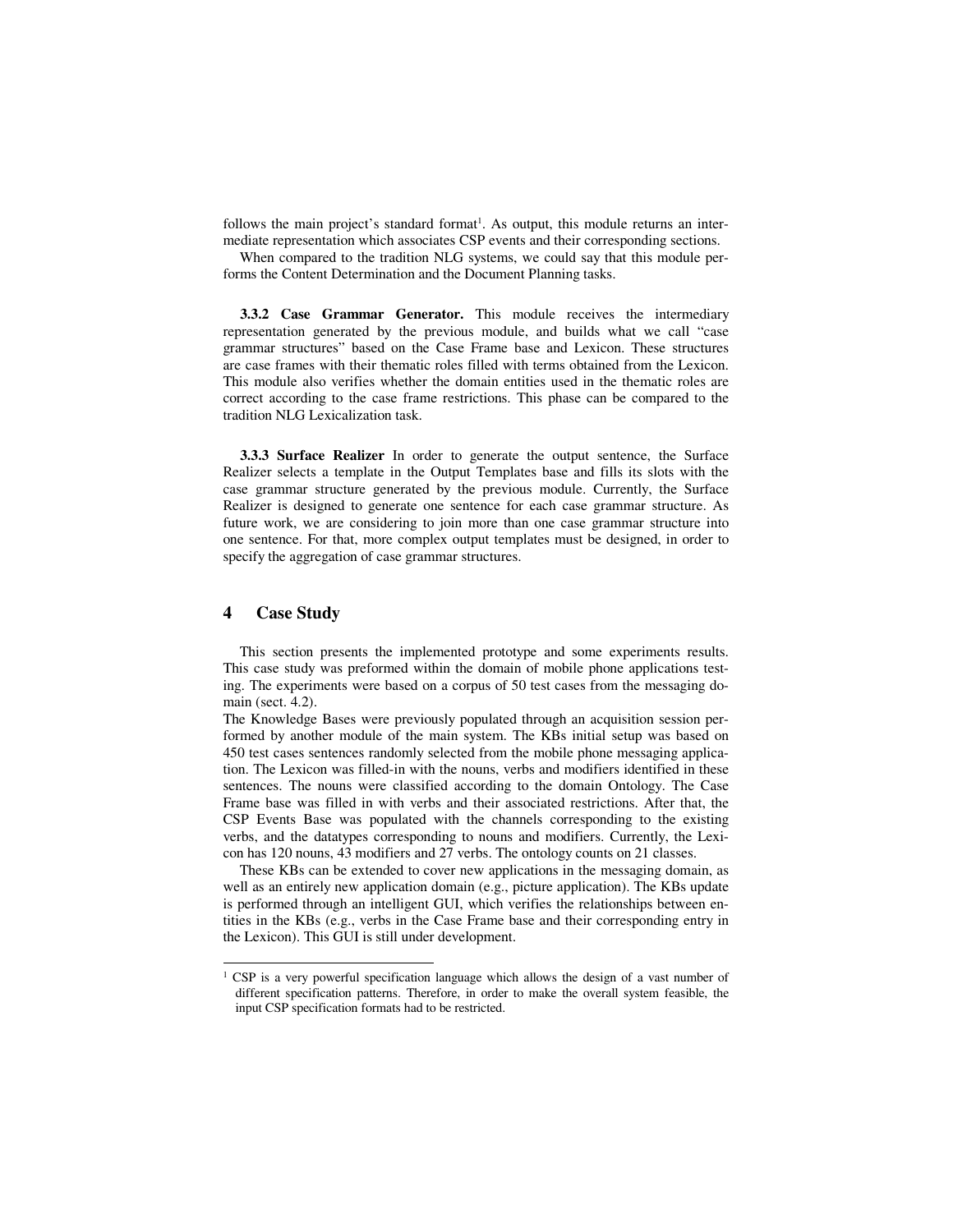## **4.1 The Prototype**

As said, the SpecNL is a back-end of the CIn-BCT project. This tool receives as input CSP specifications and generates the corresponding test descriptions, based on information available from the already populated KBs.

The prototype was implemented in Java, for portability and modularity. The implementation followed the persistent data collections pattern [Massoni *et al.* 2001]. This way, the Knowledge Bases, currently represented as XML files, can be easily migrated to a different storage type/format.

#### **4.2 Experiments and Results**

The SpecNL was tested with 50 test cases specifications automatically generated from system use models. The output descriptions were manually analyzed and also used by Motorola test engineers to test messaging mobile phone application. The following problems were identified in the output sentences:

- *Use of articles* in some cases, the tool uses an inappropriate article before a noun. Here, articles are selected according to a set of rules that consider, among other features, the sentence's corresponding case frame, and the noun's thematic role and ontology class. As future work, we consider to use machine learning in order to select the appropriate article.
- *Misunderstanding of lexical terms*  as said, we are working within the phrasal lexicon approach, allowing multiword terms in the Lexicon. For example, *move to inbox folder* is a lexical term that corresponds to a menu option. However, in some cases, this lexical term may be seen as a sentence, which may generate misleading descriptions. To solve this problem, we are considering using some tag words and quotes to identify lexical terms, as seen in the following sentence: *"Move to inbox folder" option is highlighted*. The tag word used in the sentence was *option*.

The quality of the tool's output is very dependent upon the input. When a correct and complete input test case specification is given, the tool will generate an entire test case description. Otherwise, the output may be incorrect/incomplete due to the lack of information.

## **5 Related Work**

This section presents two tools that aim at mapping specifications into NL descriptions: ADL [ADL, 2001] and Review system [Salek et al., 1994].

The Assertion Definition Language (ADL) project aims to improve the development of tests for system interfaces. ADL is a high-level language used to formally specify the interface's behavior and generate tests and documentation for the interface. ADL specifications consist of First-Order Logics expressions that are composed of three elements: *operators*, translated into verb phrases; *data objects*, translated into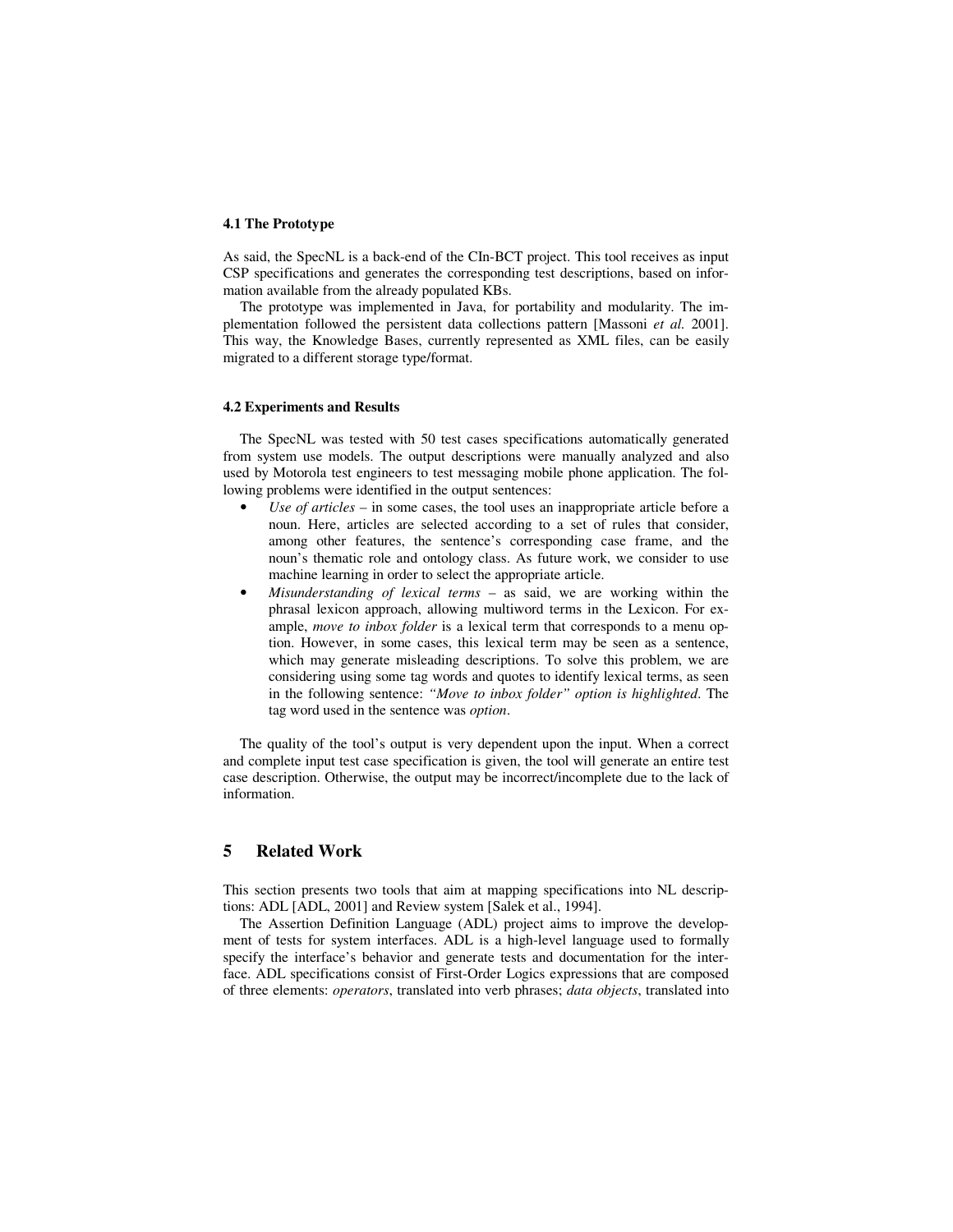noun phrases; and *functions,* that combine verb phrases (describing the function meaning) and noun phrases (describing how the function parameters participate in the function actions). The documentation of the target system and the documentation of generated test suites are both based on these three elements.

The ADL translator uses a Natural Language Dictionary (NLD), provided by the user, to relate a specification element to its textual representation. The authors state that the NLD is very easy to build and that there is no mechanism to control the introduction of senseless mappings. Clearly, the ADL translator is very simple and not fine-grained. Yet, it does not use the technologies from the NLG field.

Another related work worth to mention is the Review system, which is a subsystem of the Metaview [Findeisen, 1994]. The Review generates NL from SSL (Simple Specification Language) specifications. Besides the SSL specification, the system receives as input a user request, which determines the type of NL report to be generated. The Review system has three major modules. The *Content Selector*, based on the user request, selects the appropriated objects from the SSL specification and orders them according to the user request. The ordered list of objects is sent to the *Sentence Generator* module, which generates initial sentences with the aid of a grammar and a lexicon. The sentences have a fixed syntax according to the input specification object. Finally, the *Global Refiner* module organizes these initial sentences into refined sentences in such a way that they appear as a well-organized text. The consulted bibliography does not detail the knowledge bases representation format and how to update them, which may be a very hard work.

# **6 Conclusions and Future Work**

We presented here the SpecNL, a tool designed to generate test cases descriptions from its specifications. This tool is part of a larger project which aims to automate test case generation, selection and evaluation for mobile phone applications.

SpecNL was developed based on the traditional NLG pipeline architecture, counting on three processing modules and five knowledge bases. A prototype was implemented and tested in the domain of mobile phone message application, showing promising results. We highlight hat this is an original and innovative application of NLG in the Software Engineering area.

Besides the extensions mentioned in section (4.2), we cite as future work: (1) the design of more sophisticated output templates to improve the quality of the generated NL sentences; (2) further tests with a different domain of application; (3) the adaptation of the tool to generate descriptions from Use Case specifications (which is very useful for the software engineers to understand the Use Cases from which the Test Case specifications were automatically generated).

## **References**

**[ADL, 2001]** ADL project. Assertion Definition Language project website. 2000. Disponível em: http://adl.opengroup.org/index.html. Último acesso: 06 de Março de 2006.